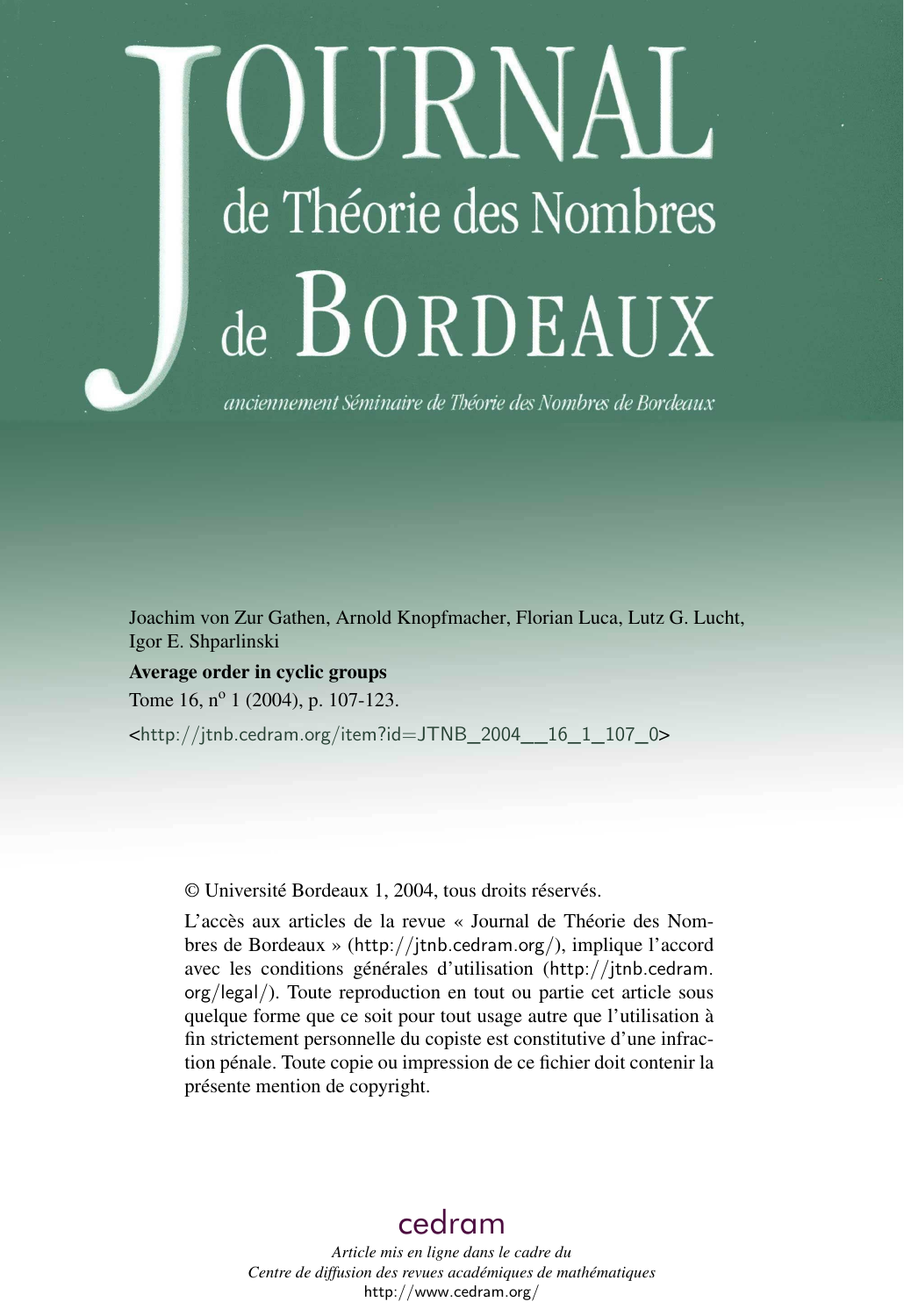Journal de Théorie des Nombres de Bordeaux 16 (2004), 107–123

### Average order in cyclic groups

par Joachim von zur GATHEN, Arnold KNOPFMACHER, Florian LUCA, Lutz G. LUCHT et Igor E. SHPARLINSKI

RÉSUMÉ. Pour chaque entier naturel n, nous déterminons l'ordre moyen  $\alpha(n)$  des éléments du groupe cyclique d'ordre n. Nous montrons que plus de la moitié de la contribution à  $\alpha(n)$  provient des  $\varphi(n)$  éléments primitifs d'ordre n. Il est par conséquent intéressant d'étudier également la fonction  $\beta(n) = \alpha(n)/\varphi(n)$ . Nous déterminons le comportement moyen de  $\alpha$ ,  $\beta$ ,  $1/\beta$  et considérons aussi ces fonctions dans le cas du groupe multiplicatif d'un corps fini.

ABSTRACT. For each natural number  $n$  we determine the average order  $\alpha(n)$  of the elements in a cyclic group of order n. We show that more than half of the contribution to  $\alpha(n)$  comes from the  $\varphi(n)$  primitive elements of order n. It is therefore of interest to study also the function  $\beta(n) = \alpha(n)/\varphi(n)$ . We determine the mean behavior of  $\alpha$ ,  $\beta$ ,  $1/\beta$ , and also consider these functions in the multiplicative groups of finite fields.

#### Section 1. Introduction

For a positive integer n, we determine the average order  $\alpha(n)$  of the elements in the additive cyclic group  $\mathbb{Z}_n$  of order n. The major contribution to  $\alpha(n)$  is from the  $\varphi(n)$  primitive elements in  $\mathbb{Z}_n$ , each of order n. We show that, in fact, the other elements never contribute more than the primitive ones do.

More precisely, we consider the relative version  $\beta(n) = \alpha(n)/\varphi(n)$ . With

$$
A = \frac{\zeta(2)\zeta(3)}{\zeta(6)} = \frac{315\,\zeta(3)}{2\pi^4} \approx 1.94359\ 64368
$$

we have for  $n \geq 2$ :

$$
1 = \liminf_{n \to \infty} \beta(n) < \beta(n) < \limsup_{n \to \infty} \beta(n) = A.
$$

We also determine the mean behavior of  $\alpha$ ,  $\beta$ , and  $1/\beta$ , and discuss the average order of elements in the multiplicative groups of finite fields. The lower bounds for  $\beta$  are different for even and for odd characteristic.

Manuscrit reçu le 19 avril 2002.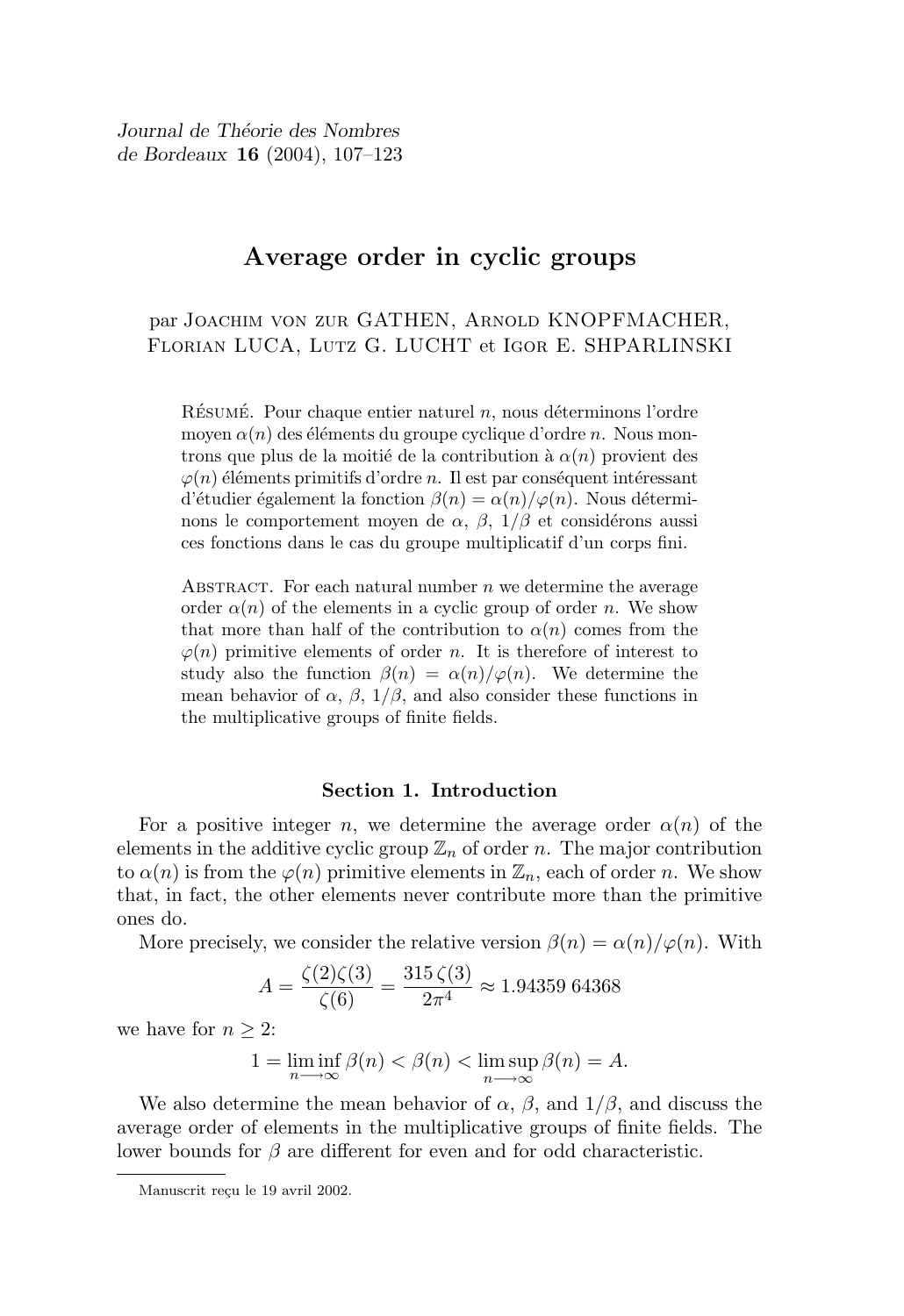The original motivation for this research was the usage of groups in cryptography. Here one looks for cyclic groups of large order (preferably a prime number). If we take a finite field and pick a random element from it, how large can we expect its order to be? Intuition says that one should avoid fields whose multiplicative group order is largely made up from small prime factors. The results of this paper put this intuition on a firm basis.

#### Section 2. The average order

For  $a \in \mathbb{Z}_n$ , we denote by  $\text{ord}(a)$  its order in the additive group  $\mathbb{Z}_n$ . Then ord(a) divides n, and for each divisor d of n, there are exactly  $\varphi(d)$ elements in  $\mathbb{Z}_n$  of order d. Thus the average order in  $\mathbb{Z}_n$  is

$$
\alpha(n) = \frac{1}{n} \sum_{a \in \mathbb{Z}_n} \text{ord}(a) = \frac{1}{n} \sum_{d|n} d\varphi(d).
$$

The main contribution is the term with  $d = n$ , and we normalize by it:

$$
\beta(n) = \frac{\alpha(n)}{\varphi(n)}.
$$

Since  $1/n$  and  $\varphi(n)$  are multiplicative functions of n, so is their Dirichlet convolution  $\alpha(n)$  (see Apostol 1976, Theorem 2.14), and also  $\beta(n)$ . We first determine their values in the case of a prime power.

**Lemma 2.1.** Let p be a prime and  $k \ge 1$  an integer. Then

$$
\alpha(p^k) = \frac{p^{k+1}}{p+1} + \frac{1}{p^k(p+1)}, \quad \beta(p^k) = 1 + \frac{1}{p^2 - 1} \left( 1 + \frac{1}{p^{2k-1}} \right).
$$
  
In particular  $\beta(1) = 1 < \beta(p^{k+1}) < \beta(p^k) \leq \beta(p) = 1 + 1/(p^2 - p).$ 

Proof. We have

$$
\alpha(p^k) = \frac{1}{p^k} \sum_{0 \le i \le k} p^i \varphi(p^i) = \frac{1}{p^k} \left( 1 + \sum_{1 \le i \le k} (p-1) \cdot p^{2i-1} \right)
$$
  
= 
$$
\frac{p^{2k+1} + 1}{p^k(p+1)},
$$
  

$$
\beta(p^k) = \frac{p^{2k+1} + 1}{p^k(p+1)(p-1)p^{k-1}} = 1 + \frac{1}{p^2 - 1} \left( 1 + \frac{1}{p^{2k-1}} \right).
$$

**Theorem 2.2.** For an integer  $n \geq 2$ , we have the following inequalities.

(i) 
$$
1 \le \prod_{p|n} \left(1 + \frac{1}{p^2 - 1}\right) < \beta(n) \le \prod_{p|n} \left(1 + \frac{1}{p(p-1)}\right) < A.
$$
\n(ii) 
$$
1 = \liminf_{n \to \infty} \beta(n) < \beta(n) < \limsup_{n \to \infty} \beta(n) = A.
$$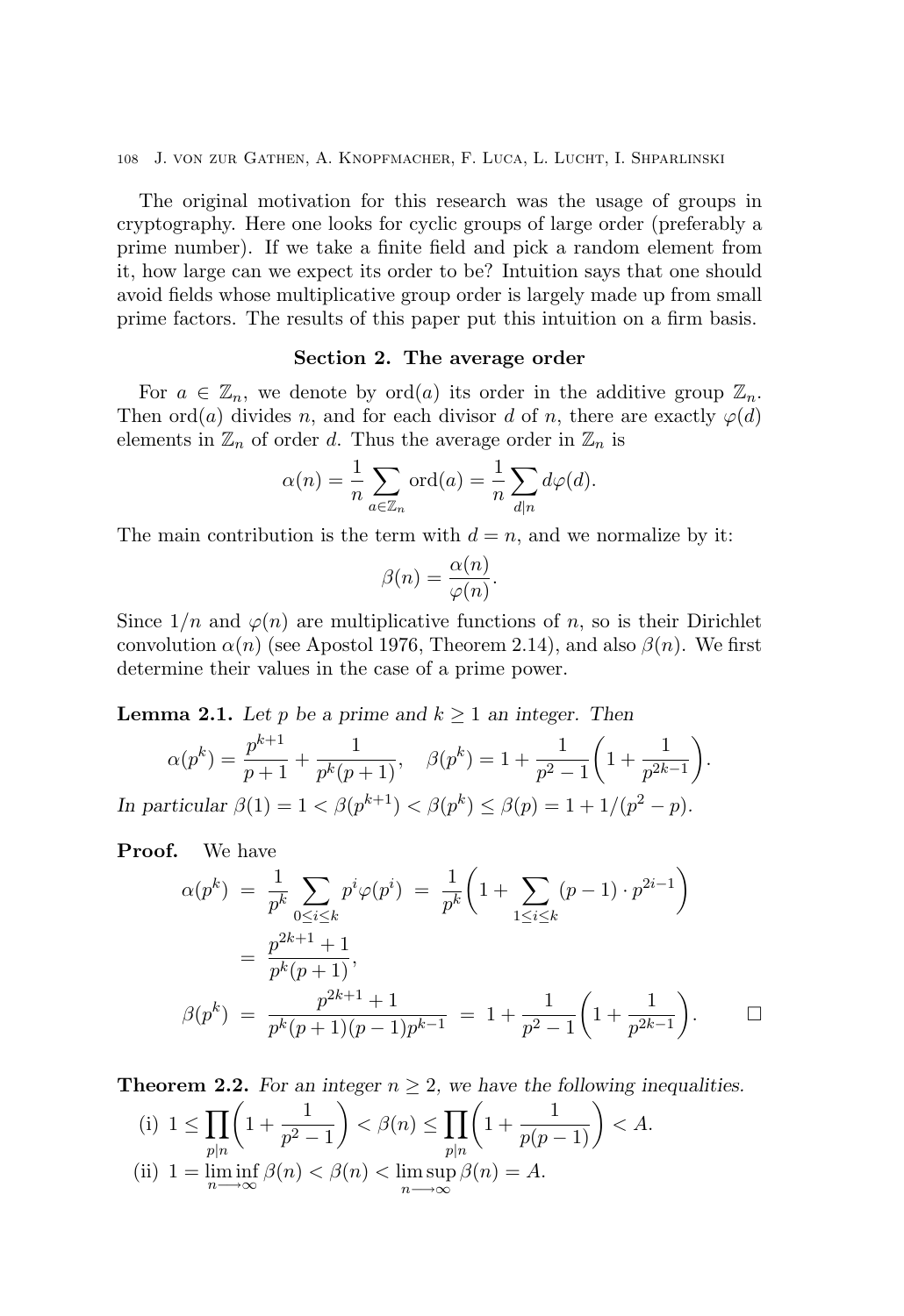Proof. We have

$$
\prod_{p \text{ prime}} \left( 1 + \frac{1}{p(p-1)} \right) = \prod_{p \text{ prime}} \frac{1 - p^{-1} + p^{-2}}{1 - p^{-1}}
$$

$$
= \prod_{p \text{ prime}} \frac{1 - p^{-6}}{(1 - p^{-2})(1 - p^{-3})} = \frac{\zeta(2)\zeta(3)}{\zeta(6)} = A.
$$

Claim (i) now follows from the multiplicativity of  $\beta$  and the lemma. For (ii), we clearly have  $1 < \beta(n) < A$  for all  $n \ge 2$ . When n ranges through the primes, then  $\beta(n) = 1 + \frac{1}{n(n-1)}$  tends to 1, and when  $n_k$  is the product of the first k primes, then  $\lim_{k\to\infty} \beta(n_k) = A$ .



FIGURE 2.1. Relative average order  $\beta(n)$  for  $n \leq 1000$ .

Figure 2.1 shows the behavior of  $\beta(n)$  for  $n \leq 1000$ . The visible bands at  $1 = \beta(1)$ ,  $1.5 = \beta(2)$ ,  $1.17 \approx \beta(3)$ , for example, are created by numbers of the form  $n = kp$  with small k and p either prime or having only large prime factors, namely  $k = 1, 2, 3$  for the bands mentioned.

We have seen that  $\alpha(n)$  is firmly wedged between  $\varphi(n)$  and  $A \cdot \varphi(n)$ . Since  $\liminf_{n\to\infty}\varphi(n)/n=0$ , we also have

$$
\liminf_{n \to \infty} \alpha(n)/n = 0.
$$

Theorem 4.4 below shows that this lower limit is even obtained on subsequences corresponding to the multiplicative groups of finite fields.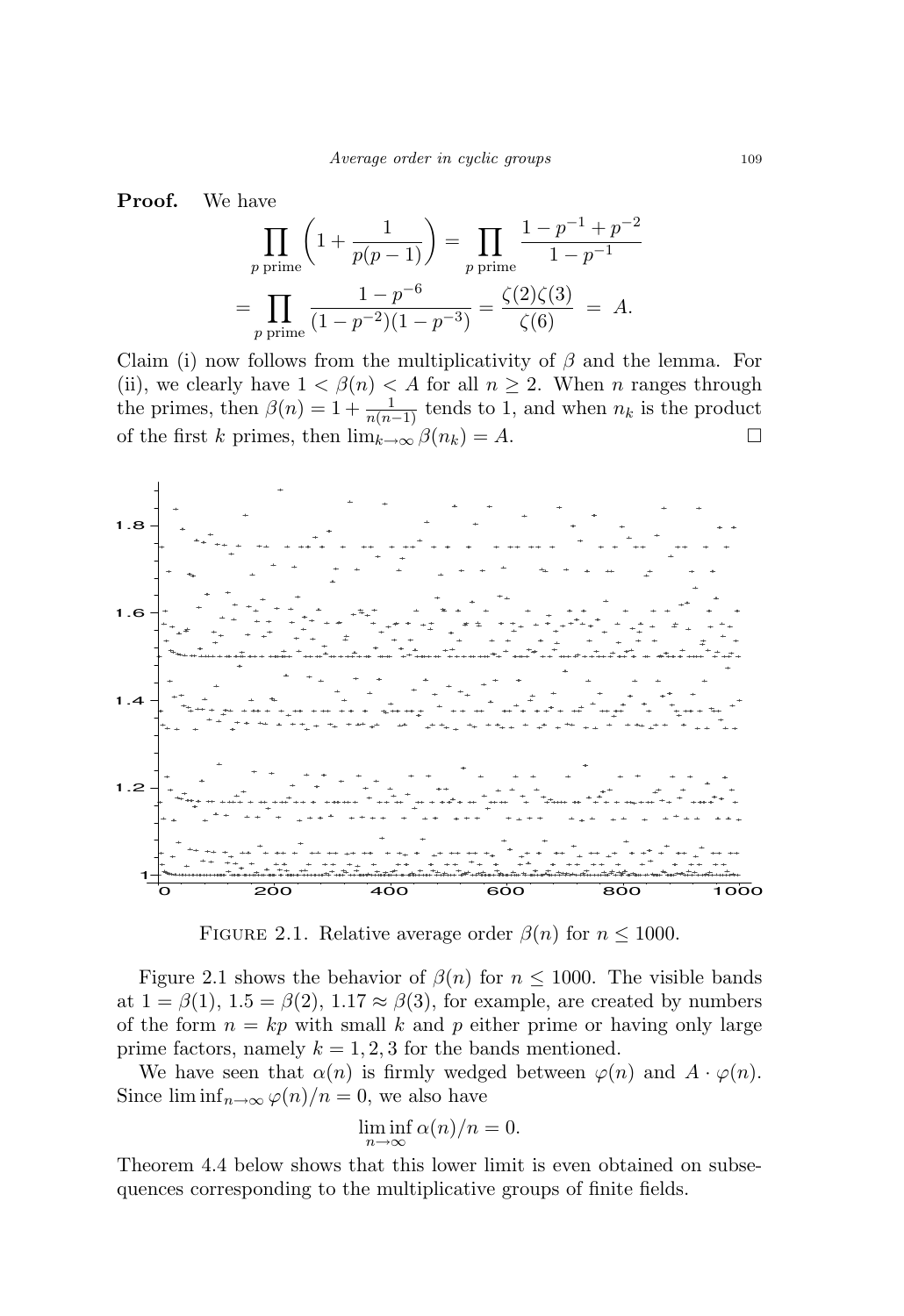Our upper limit A occurs in several other contexts. Kendall & Rankin  $(1947)$ , Section 3, consider the number of divisors of n that are divisible by the squarefree part of  $n$ , and show that its asymptotic mean value is A. Knopfmacher (1973) gives a more precise description of the mean value, and Knopfmacher (1972), Theorem 3.1 (vi), presents a generalization. The moments of this function are studied in Knopfmacher & Ridley (1974), Theorem 4.4. LeVeque (1977), Problem 6.5, determines  $A$  as the sum given in (3.7) below, and shows that the asymptotic mean of  $1/\varphi$  is  $Ax^{-1}\log x$ . The constant A also appears in Bateman (1972), Montgomery (1970), and Riesel & Vaughan (1983).

Throughout the paper,  $\log x$  is the natural logarithm of x.

#### Section 3. The mean average order

In this section, we determine the mean of the averaging functions  $\alpha$  and β, and of  $\gamma = 1/\beta$ . A pleasant feature, due to double averaging, is that the error terms become rather small. We denote the average of an arithmetic function g by  $\bar{g}$ —not to be confused with complex conjugation:

$$
\bar{g}(x) = \frac{1}{x} \sum_{1 \le n \le x} g(n)
$$

for  $x \geq 1$ . There is a well-developed theory with many general results about the existence of means of arithmetic functions, see Elliott (1985); Indlekofer (1980, 1981); Postnikov (1988). However, those general results do not imply the specific statements of this work.

The average  $\bar{\alpha}$  is connected to the constant

$$
C_{\alpha} = \frac{\zeta(3)}{2\zeta(2)} = \frac{3\zeta(3)}{\pi^2} \approx 0.36538\,14847.
$$

**Theorem 3.1.** The mean  $\bar{\alpha}$  of  $\alpha$  satisfies

$$
\bar{\alpha}(x) = C_{\alpha}x + O((\log x)^{2/3}(\log \log x)^{4/3})
$$
 for  $x \ge 3$ .

Proof. We have

$$
\bar{\alpha}(x) = \frac{1}{x} \sum_{1 \le n \le x} \alpha(n) = \frac{1}{x} \sum_{1 \le n \le x} \frac{1}{n} \sum_{d|n} d\varphi(d) = \frac{1}{x} \sum_{1 \le k \le x} \frac{1}{k} \sum_{d \le x/k} \varphi(d).
$$

Walfisz (1963), Chapter IV, proves via exponential sum estimates that

$$
\left|\bar{\varphi}(x) - \frac{x}{2\zeta(2)}\right| \le c \left(\log x\right)^{2/3} (\log \log x)^{4/3}
$$
 for  $x \ge 3$ ,

with some constant  $c$ . Now from

$$
\sum_{x < k} \frac{1}{k^3} \le \int_{x-1}^{\infty} \frac{dt}{t^3} = \frac{1}{2(x-1)^2}
$$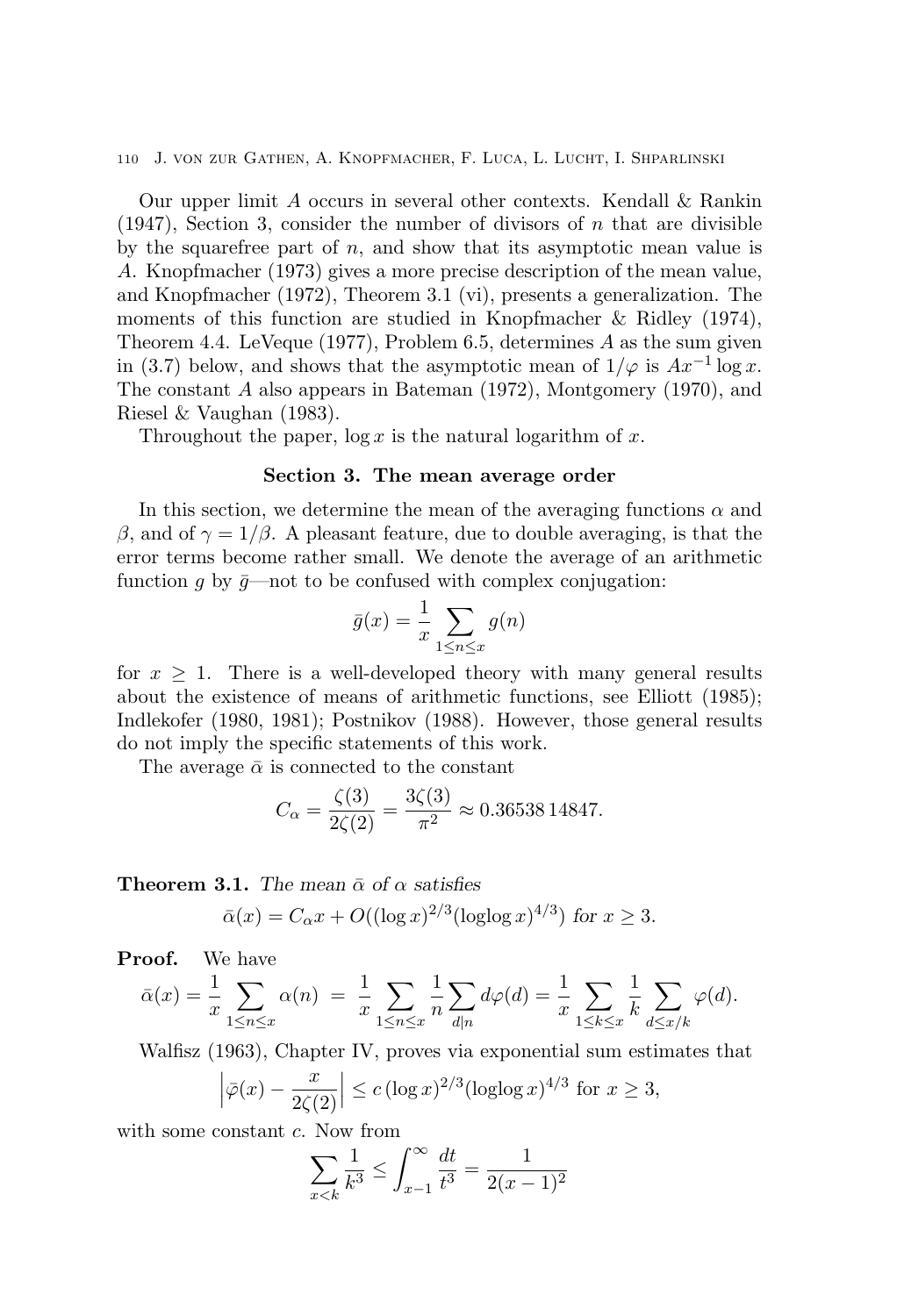we obtain

$$
|\bar{\alpha}(x) - C_{\alpha}x| = \left| \frac{1}{x} \sum_{1 \le k \le x} \frac{1}{k} \sum_{1 \le d \le x/k} \varphi(d) - \frac{1}{x} \sum_{1 \le k \le x} \frac{1}{k} \cdot \frac{x^2}{2\zeta(2)k^2} + \frac{1}{x} \sum_{1 \le k \le x} \frac{1}{k} \cdot \frac{x^2}{2\zeta(2)k^2} - \frac{\zeta(3)x}{2\zeta(2)} \right|
$$
  

$$
< \frac{1}{x} \sum_{1 \le k \le x} \frac{1}{k} \cdot \frac{x}{k} \cdot c (\log x)^{2/3} (\log \log x)^{4/3} + \frac{x}{2\zeta(2)} \sum_{x < k} \frac{1}{k^3}
$$
  

$$
\le c \zeta(2) (\log x)^{2/3} (\log \log x)^{4/3} + \frac{x}{4\zeta(2)(x-1)^2}.
$$

Montgomery (1987) has shown that the error in the estimate for  $\bar{\varphi}(x)$  is not  $O((\log \log x)^{1/2})$ , and conjectured that its maximum order is  $\log \log x$ .

We also have an explicit but worse error bound, both for  $\bar{\varphi}$  and for  $\bar{\alpha}$ .

**Lemma 3.2.** For  $x \geq 1$ , we have

(i) 
$$
\left| \bar{\varphi}(x) - \frac{x}{2\zeta(2)} \right| < 2 + \log x
$$
,  
(ii)  $\left| \bar{\alpha}(x) - C_{\alpha} x \right| < 4 + \zeta(2) \log x$ .

**Proof.** It is easily verified that (i) holds for  $1 \leq x < 2$ . We let  $x \geq 2$ , and observe that

$$
\sum_{1 \le d \le x} \mu(d) \left\lfloor \frac{x}{d} \right\rfloor = 1
$$

for  $x \ge 1$ , see (Apostol 1976, Theorem 3.12). It follows that

$$
\bar{\varphi}(x) = \frac{1}{2x} \sum_{1 \le d \le x} \mu(d) \left( \left\lfloor \frac{x}{d} \right\rfloor^2 + \left\lfloor \frac{x}{d} \right\rfloor \right) = \frac{1}{2x} \sum_{1 \le d \le x} \mu(d) \left\lfloor \frac{x}{d} \right\rfloor^2 + \frac{1}{2x}
$$

$$
= \frac{x}{2} \sum_{1 \le d \le x} \frac{\mu(d)}{d^2} - \frac{1}{2x} \sum_{1 \le d \le x} \mu(d) \left( \frac{x}{d} - \left\lfloor \frac{x}{d} \right\rfloor \right) \left( \frac{x}{d} + \left\lfloor \frac{x}{d} \right\rfloor \right) + \frac{1}{2x}.
$$

Hence

$$
\bar{\varphi}(x) - \frac{x}{2\zeta(2)} = R(x)
$$

with

$$
|R(x)| = \left| -\frac{x}{2} \sum_{d>x} \frac{\mu(d)}{d^2} - \frac{1}{2x} \sum_{1 \le d \le x} \mu(d) \left( \frac{x}{d} - \left\lfloor \frac{x}{d} \right\rfloor \right) \left( \frac{x}{d} + \left\lfloor \frac{x}{d} \right\rfloor \right) + \frac{1}{2x} \right|
$$
  

$$
\le \frac{x}{2} \sum_{d>x} \frac{1}{d^2} + \sum_{1 \le d \le x} \frac{1}{d} + \frac{1}{2x}.
$$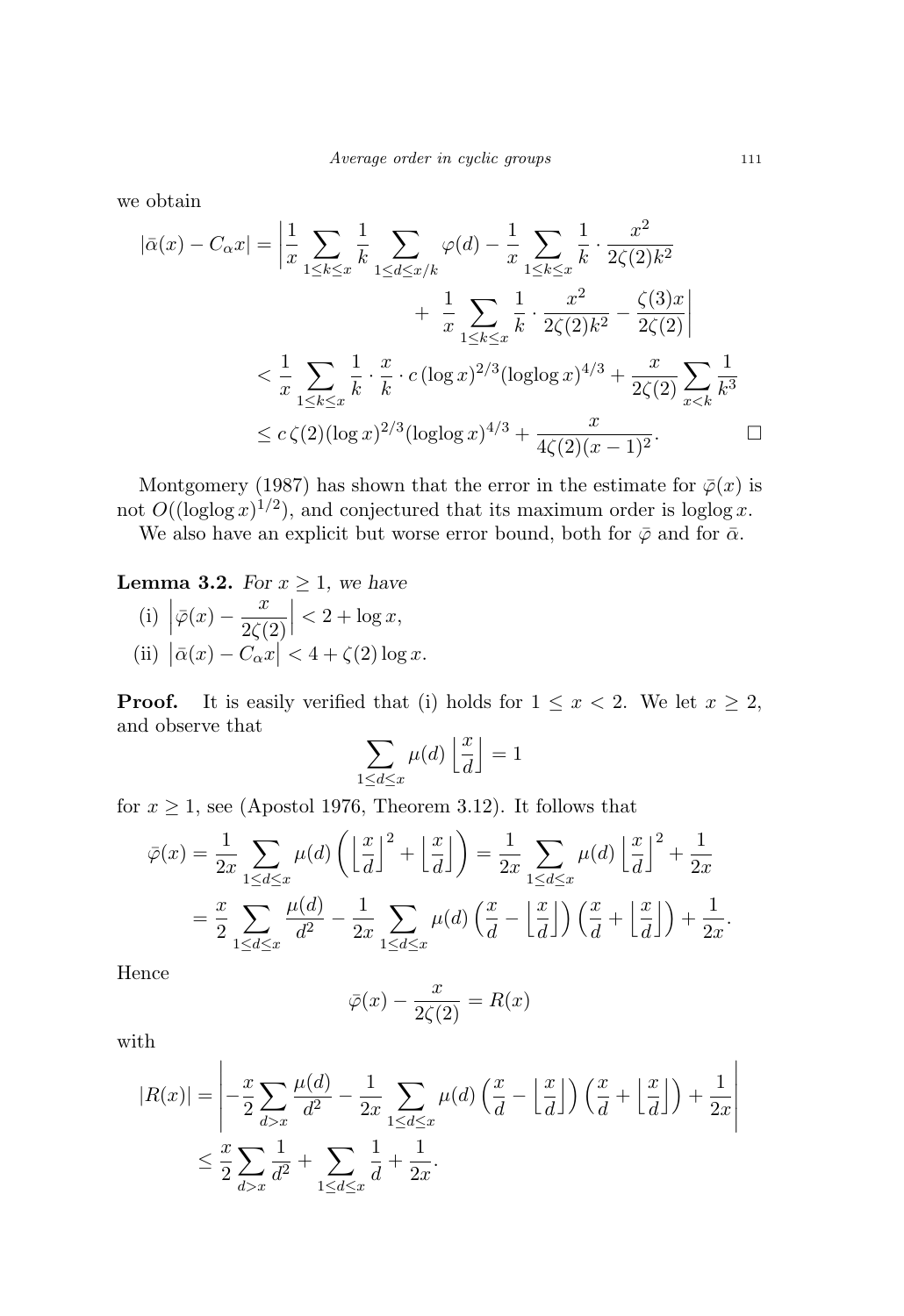By inserting the estimates

$$
\sum_{d>x} \frac{1}{d^2} \le \int_{\lfloor x \rfloor}^{\infty} \frac{dt}{t^2} = \frac{1}{\lfloor x \rfloor}, \quad \sum_{1 \le d \le x} \frac{1}{d} \le 1 + \int_1^x \frac{dt}{t} = 1 + \log x,
$$

we see that for  $x \geq 2$ 

$$
|R(x)| \le 1 + \log x + \frac{1}{2} \left( \frac{x}{\lfloor x \rfloor} + \frac{1}{x} \right) < 2 + \log x.
$$

This shows (i), and (ii) follows by inserting (i) into the proof of Theorem 3.1.  $\Box$ 

For two arithmetic functions  $f, g \colon \mathbb{N} \longrightarrow \mathbb{C}, f * g$  is their Dirichlet convolution, with

$$
(f*g)(n)=\sum_{d|n}f(d)g(n/d)
$$

for all n. Furthermore, we denote by 1 the constant function on  $\mathbb N$  with value 1, and  $\mu$  is the Möbius function.

**Lemma 3.3.** Let f and g be arithmetic functions with  $f = 1 * g$ , and consider the Dirichlet series

$$
\widetilde{g}(s) = \sum_{n \ge 1} \frac{g(n)}{n^s}.
$$

(i) If  $\tilde{g}(s)$  is absolutely convergent for  $\Re s \geq 0$ , then the mean of f is

$$
\bar{f}(x) = \tilde{g}(1) + O\left(\frac{1}{x}\right),
$$

and more precisely

$$
|\bar{f}(x) - \tilde{g}(1)| \le \frac{1}{x} \sum_{n \ge 1} |g(n)|
$$

for  $x > 1$ .

(ii) If f is multiplicative and  $\tilde{g}(s)$  converges absolutely for some s with  $\Re s \geq 0$ , then  $\widetilde{g}(s)$  can be written as the Euler product

$$
\widetilde{g}(s) = \prod_{p \text{ prime}} \left( 1 + \frac{g(p)}{p^s} + \frac{g(p^2)}{p^{2s}} + \cdots \right).
$$

The absolute convergence of  $\tilde{g}(s)$  is equivalent to

$$
\sum_{\substack{p \text{ prime} \\ k \geq 1}} \frac{|f(p^k) - f(p^{k-1})|}{p^{ks}} < \infty.
$$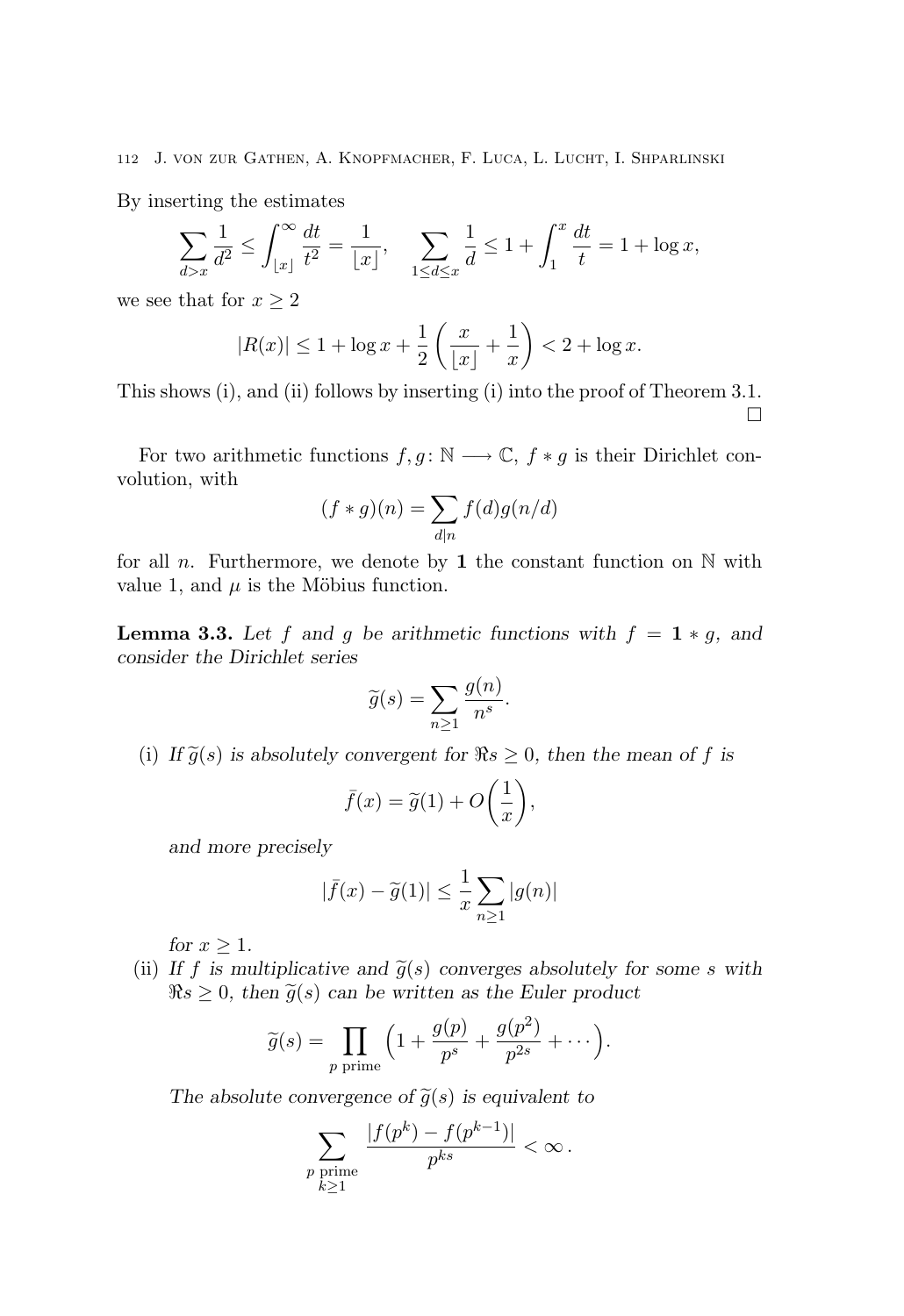**Proof.** For  $x \geq 1$ , we have

$$
\left| \sum_{n \le x} f(n) - x \widetilde{g}(1) \right| = \left| \sum_{d \le x} g(d) \left\lfloor \frac{x}{d} \right\rfloor - x \widetilde{g}(1) \right|
$$
  

$$
\le \left| x \sum_{d \le x} \frac{g(d)}{d} - x \widetilde{g}(1) \right| + \sum_{d \le x} |g(d)|
$$
  

$$
\le x \sum_{d > x} \frac{|g(d)|}{d} + \sum_{d \le x} |g(d)| \le \sum_{1 \le d} |g(d)|,
$$

which implies (i).

If f is multiplicative, then so is  $g = \mu * f$ , and  $g(p^k) = f(p^k) - f(p^{k-1})$ for all primes p and  $k \in \mathbb{N}$ . Now the Euler product representation of  $\tilde{g}(s)$  follows from the unique factorization theorem. If  $\tilde{g}(s)$  is absolutely convergent, then so is the partial series  $\sum g(p^k) p^{-ks}$  taken over all prime powers  $p^k$ . Conversely, absolute convergence of the latter series implies that for any  $x \geq 1$ 

$$
\sum_{n \leq x} \frac{|g(n)|}{n^{\Re s}} \leq \prod_{\substack{p \leq x \\ p \text{ prime}}} \left( 1 + \sum_{k \geq 1} \frac{|g(p^k)|}{p^{k\Re s}} \right)
$$
  

$$
\leq \prod_{\substack{p \leq x \\ p \text{ prime}}} \exp \left( \sum_{k \geq 1} \frac{|g(p^k)|}{p^{k\Re s}} \right) \leq \exp \left( \sum_{\substack{p \text{ prime} \\ k \geq 1}} \frac{|g(p^k)|}{p^{k\Re s}} \right) < \infty.
$$

Thus  $\tilde{g}(s)$  converges absolutely, which finishes the proof of (ii).

The mean of  $\beta$  is connected to the constant

$$
C_{\beta} = \frac{\zeta(3)\zeta(4)}{\zeta(8)} = \frac{105\,\zeta(3)}{\pi^4} \approx 1.29573\,09579.
$$

**Theorem 3.4.** The average value  $\bar{\beta}$  of  $\beta$  equals  $C_{\beta} + O(x^{-1})$ , and more precisely

$$
|\bar{\beta}(x) - C_{\beta}| < x^{-1} \prod_{p \text{ prime}} \left( 1 + \frac{p+2}{p^3 - p} \right)
$$

for  $x \geq 1$ .

**Proof.** We use Lemma 3.3 with  $f = \beta$  and  $g = \mu * \beta$ . Thus

$$
g(p^{k}) = \beta(p^{k}) - \beta(p^{k-1}) = \begin{cases} \frac{1}{p(p-1)} & \text{for } k = 1, \\ -\frac{1}{p^{2k-1}} & \text{for } k \ge 2, \end{cases}
$$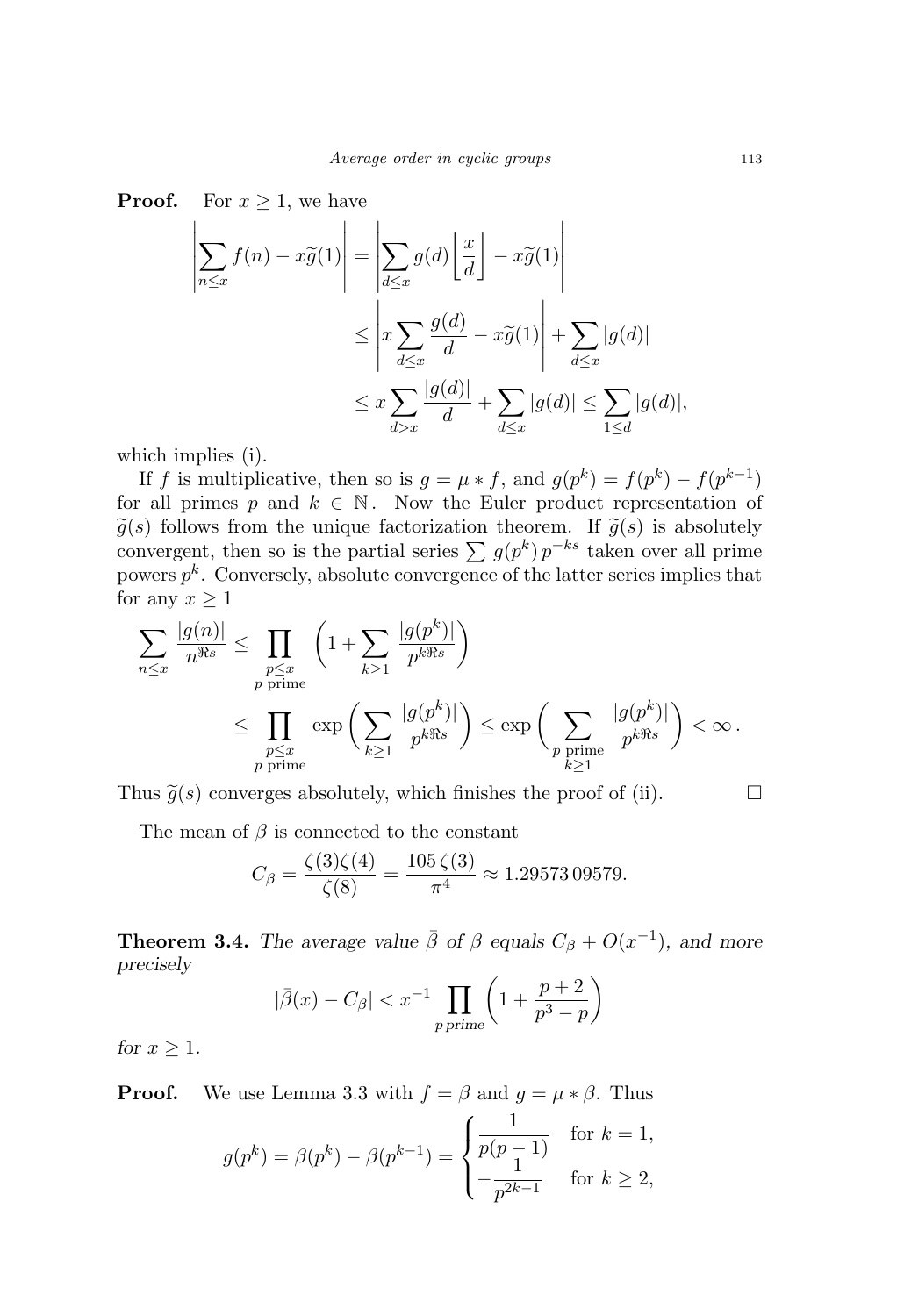for a prime p and an integer  $k \geq 1$ . Due to

(3.5) 
$$
\sum_{k\geq 1} |g(p^k)| = \frac{1}{p(p-1)} + \sum_{k\geq 2} \frac{1}{p^{2k-1}} = \frac{p+2}{p^3 - p},
$$

the series  $\sum |g(p^k)| p^{-k\Re s}$  taken over all prime powers  $p^k$  converges for  $\Re s \geq 0$ , and Lemma 3.3 (ii) implies the absolute convergence of the Dirichlet series  $\tilde{q}(s)$ . In particular, we obtain

$$
\widetilde{g}(1) = \prod_{p \text{ prime}} \left( 1 + \frac{1}{p^2(p-1)} - \sum_{k \ge 2} \frac{1}{p^{3k-1}} \right) = \prod_{p \text{ prime}} \left( 1 + \frac{p+1}{p(p^3-1)} \right)
$$
  
= 
$$
\prod_{p \text{ prime}} \frac{1+p^{-4}}{1-p^{-3}} = \prod_{p \text{ prime}} \frac{1-p^{-8}}{(1-p^{-3})(1-p^{-4})} = \frac{\zeta(3)\,\zeta(4)}{\zeta(8)} = C_{\beta}.
$$

Finally, Lemma 3.3 combined with (3.5) yields

$$
|\bar{\beta}(x) - C_{\beta}| < x^{-1} \sum_{d \ge 1} |g(d)| = x^{-1} \prod_{p \text{ prime}} \left( 1 + \sum_{k \ge 1} |g(p^k)| \right)
$$
\n
$$
= x^{-1} \prod_{p \text{ prime}} \left( 1 + \frac{p+2}{p^3 - p} \right) \approx 2.2650769892 \cdot x^{-1},
$$

which completes the proof.

It is interesting to compare the behavior of  $\bar{\beta}(x) \approx \zeta(3)\zeta(4)/\zeta(8)$  with its naive "prediction"  $\bar{\alpha}(x)/\bar{\varphi}(x) \approx \zeta(3)$ , see Theorem 3.1 and Lemma 3.2. We have  $\zeta(4)/\zeta(8) \approx 1.0779281367$ .

Figure 3.1 shows the behavior of

(3.6) 
$$
(\bar{\beta}(x) - C_{\beta}) \cdot x \cdot \prod_{p \text{ prime}} \left(1 + \frac{p+2}{p^3 - p}\right)^{-1}
$$

for integer  $x \leq 1000$ . Theorem 3.4 says that this quantity is absolutely smaller than 1.

We can also express our constants A and  $C_\beta$  as sums of Dirichlet series via the Euler product decomposition

$$
\sum_{1 \le n} f(n) = \prod_{p \text{ prime}} (1 + f(p) + f(p^2) + \cdots),
$$

which is valid for a multiplicative function  $f$  in the case of absolute convergence. Now

$$
1 + \frac{1}{p(p-1)} = \sum_{0 \le k} \frac{(\mu(p^k))^2}{p^k \varphi(p^k)}, \quad 1 + \frac{1}{p(p^3 - 1)} = \sum_{0 \le k} \frac{(\mu(p^k))^2}{p^k \varphi(p^k) \sigma(p^{2k})}
$$

$$
\qquad \qquad \Box
$$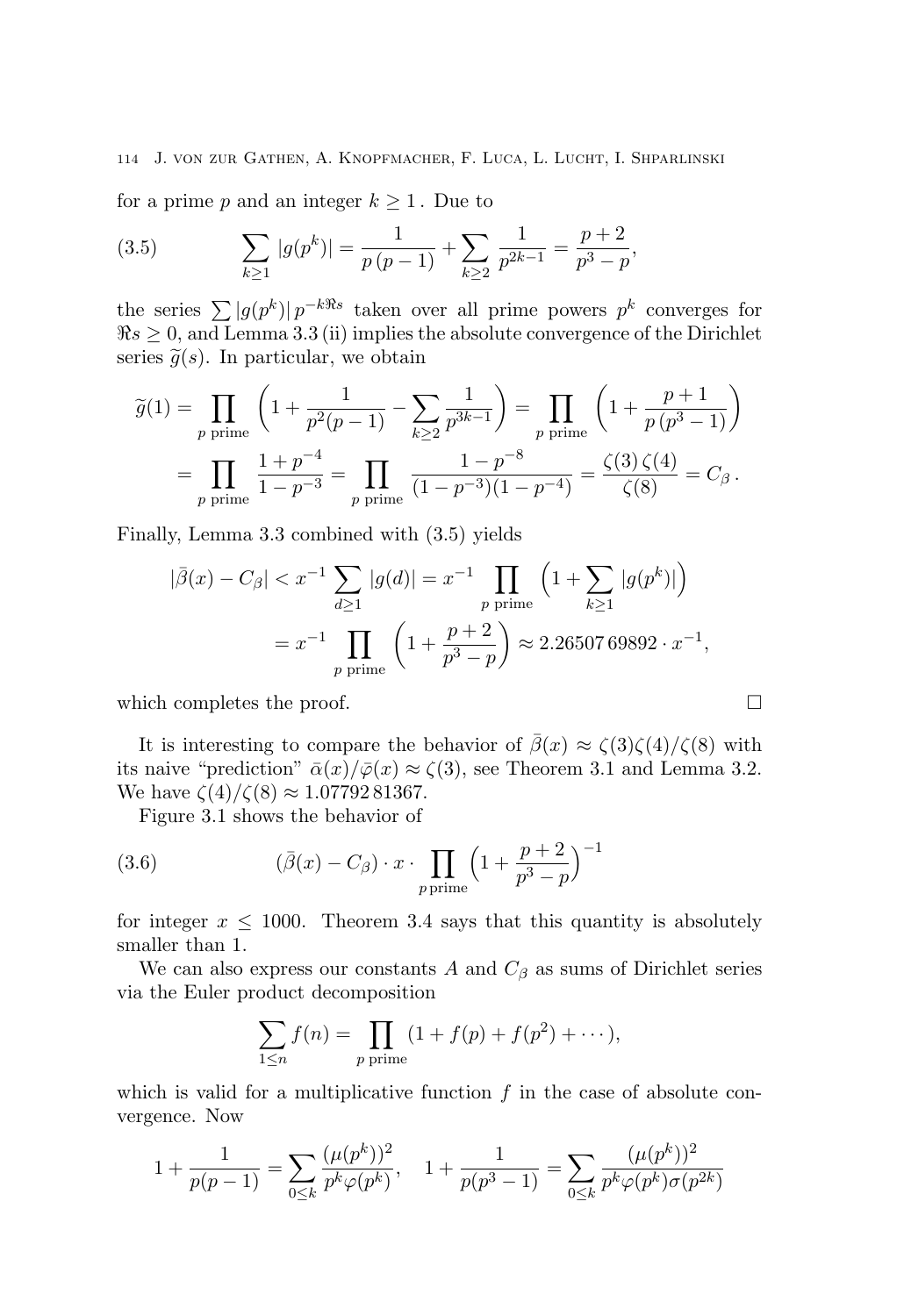

FIGURE 3.1. The average of  $\beta$  normalized as in (3.6).

imply that

(3.7) 
$$
A = \sum_{1 \le n} \frac{(\mu(n))^2}{n\varphi(n)}, \quad C_{\beta} = \sum_{1 \le n} \frac{(\mu(n))^2}{n\varphi(n)\sigma(n^2)}.
$$

Both series seem to converge much slower than the product representations.

The mean of the function  $\gamma = 1/\beta = \varphi/\alpha$  is connected to the constant

$$
C_{\gamma} = \prod_{p \text{ prime}} \left( 1 - \frac{1}{p} \right) \left( 1 + \left( 1 - \frac{1}{p^2} \right) \sum_{1 \le k} \frac{1}{p^k + p^{-k-1}} \right) \approx 0.80146\,96934.
$$

**Theorem 3.8.** The mean  $\bar{\gamma}$  of  $\gamma$  satisfies  $\bar{\gamma}(x) = C_{\gamma} + O(x^{-1})$ , and more precisely,

$$
|\bar{\gamma}(x) - C_{\gamma}| \le Dx^{-1}
$$

for a constant D which is explicitly given in the proof below.

**Proof.** Again, we use Lemma 3.3, with the multiplicative function  $f = \gamma$ . For a prime p and  $k \geq 1$ , we have

$$
f(p^k) = \frac{1}{\beta(p^k)} = \frac{1 - p^{-2}}{1 + p^{-2k - 1}},
$$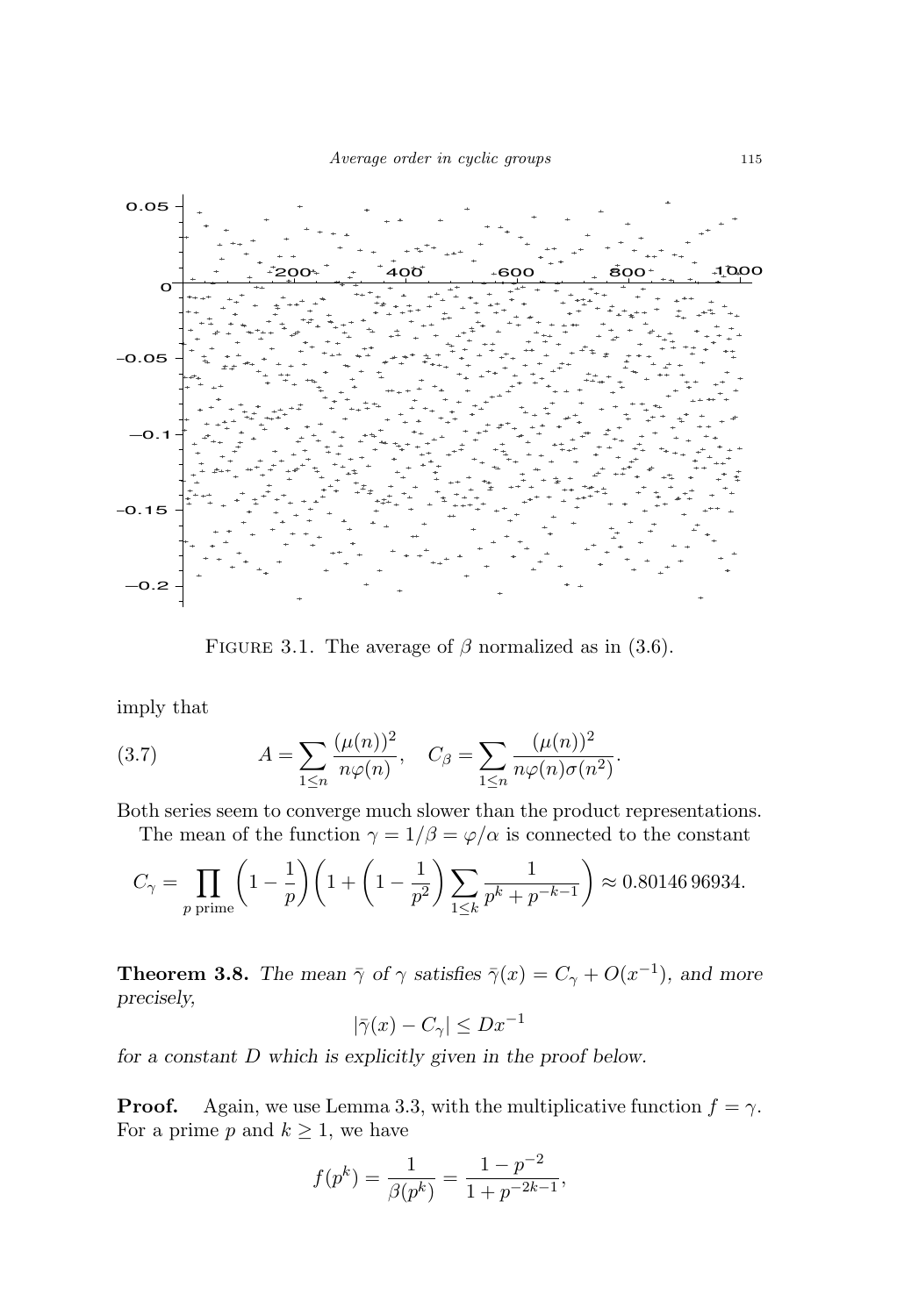by Lemma 2.1. For the multiplicative function  $g = \mu * f$  we find

$$
g(p^k) = f(p^k) - f(p^{k-1}) = \begin{cases} -\frac{1+p^{-1}}{p^2(1+p^{-3})} & \text{if } k = 1, \\ \frac{1}{p^{2k-1}(1+p^{-2k+1})(1+p^{-2k-1})} & \text{if } k \ge 2. \end{cases}
$$

Thus the Dirichlet series  $\widetilde{g}(s)$  is absolutely convergent for  $\Re s \geq 0$ . We have

$$
\widetilde{g}(1) = \sum_{1 \le n} \frac{g(n)}{n} = \prod_{p \text{ prime}} \left( 1 + \sum_{1 \le k} \frac{g(p^k)}{p^k} \right).
$$

For a prime  $p$ , the factor in this product equals

$$
1 + \sum_{1 \le k} \frac{g(p^k)}{p^k} = 1 + \sum_{1 \le k} \frac{f(p^k) - f(p^{k-1})}{p^k} = 1 - \frac{1}{p} + \sum_{1 \le k} \left(1 - \frac{1}{p}\right) \frac{f(p^k)}{p^k}
$$

$$
= \left(1 - \frac{1}{p}\right) \left(1 + \left(1 - \frac{1}{p^2}\right) \sum_{1 \le k} \frac{1}{p^k + p^{-k-1}}\right).
$$

Lemma 3.3 now implies that

$$
|\bar{\gamma}(x) - C_{\gamma}| \le \frac{1}{x} \sum_{1 \le n} |g(n)|,
$$

and the claim follows from the absolute convergence of  $\tilde{g}(0)$ . A numerical evaluation of the error term gives

$$
D = \sum_{1 \le n} |g(n)| = \prod_{p \text{ prime}} \left( 1 + \sum_{1 \le k} |g(p^k)| \right) \approx 1.96531.
$$

We have  $C_\beta \cdot C_\gamma \approx 1.0384890929$ .

#### Section 4. Finite fields

Our original motivation for this work was to study the average order in the (cyclic) multiplicative group  $\mathbb{F}_q^{\times} = \mathbb{F}_q \setminus \{0\}$  of a finite field  $\mathbb{F}_q$ . We first show that for the two families  $q = 2^k$  and q a prime,  $\alpha(q-1)/(q-1)$ is on average between two positive constants, and also exhibit subfamilies for which this quotient tends to zero. We also obtain several results for  $\beta(q-1)$ .

**Theorem 4.1.** There are two absolute constants  $A_2 \geq A_1 > 0$  such that for all  $K \geq 1$ 

$$
A_1 \le \frac{1}{K} \sum_{1 \le k \le K} \frac{\alpha (2^k - 1)}{2^k - 1} \le A_2.
$$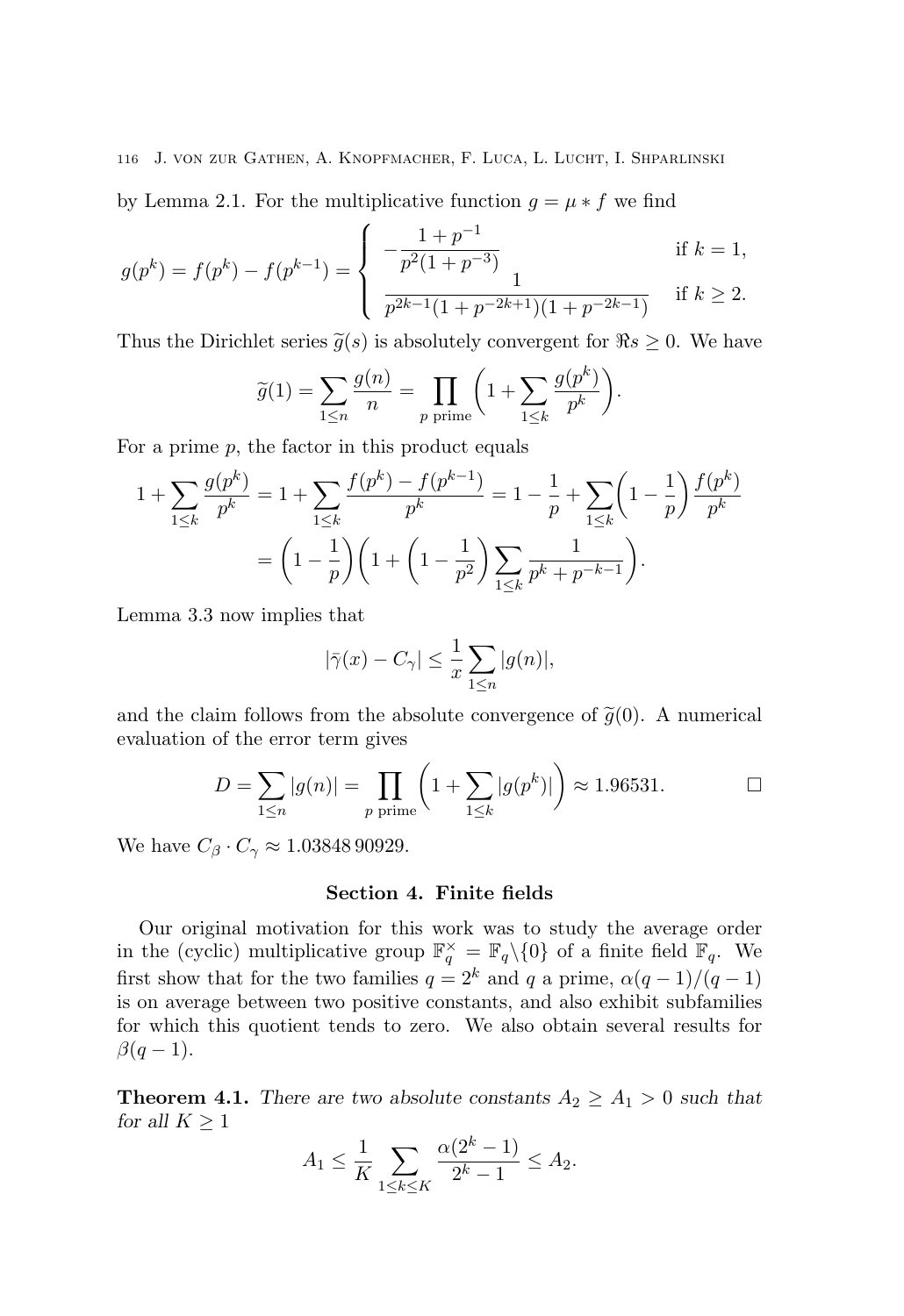**Proof.** We use the asymptotic formula from Shparlinski (1990)

(4.2) 
$$
\frac{1}{K} \sum_{1 \le k \le K} \frac{\varphi(2^k - 1)}{2^k - 1} = \eta + O(K^{-1} \log K),
$$

with  $\eta$  given by the absolutely convergent series

$$
\eta = \sum_{d \text{ odd}} \frac{\mu(d)}{dt_d} \approx 0.73192,
$$

where  $t_d$  is the multiplicative order of 2 modulo d. The claim follows from  $(4.2)$  and Theorem 2.2.

The proof of Theorem 4.1 implies that for any constant  $c < \eta$ ,  $\alpha(2^k-1) \ge$  $c \cdot (2^k - 1)$  for infinitely many integers k. We may, of course, take  $A_2 = 1$ in Theorem 4.1; it is not clear whether Theorem 4.1 holds with a smaller value of  $A_2$ . We also see that for any  $\varepsilon > 0$  and sufficiently large values of K, Theorem 4.1 holds with  $A_1 = \eta - \varepsilon$ .

Stephens (1969) shows in his Lemma 1 that

$$
\sum_{p \le x} \frac{\varphi(p-1)}{p} = \kappa \operatorname{li} x + O(x/(\log x)^D),
$$

where

$$
\kappa = \sum_{d \ge 1} \frac{\mu(d)}{d\varphi(d)} = \prod_p \left( 1 - \frac{1}{p(p-1)} \right) \approx 0.37397
$$

is Artin's constant and  $D > 1$  is arbitrary. The sum does not change by much if we replace p by  $p-1$  in the denominator, since

$$
\sum_{p\leq x} \frac{\varphi(p-1)}{p-1} = \sum_{p\leq x} \frac{\varphi(p-1)}{p} + O(\log \log x).
$$

Using the bounds of Theorem 2.2 on  $\beta = \alpha/\varphi$ , the fact that  $p-1$  is even for  $p \geq 3$ , and  $\beta(2) = 3/2$ , we find that

(4.3) 
$$
\frac{3\kappa}{2} - \epsilon \le \frac{1}{x} \sum_{p \le x} \frac{\alpha(p-1)}{p-1} \le A\kappa + \epsilon,
$$

for any  $\epsilon > 0$  and sufficiently large x.

Thus there is an infinite sequence of fields of characteristic 2, and also one of prime fields, in which the average order is close to its largest possible value. Now we show that  $\alpha(2^k-1)$  and  $\alpha(p-1)$  infinitely often take relatively small values, just as  $\varphi(2^k-1)$  and  $\varphi(p-1)$  do.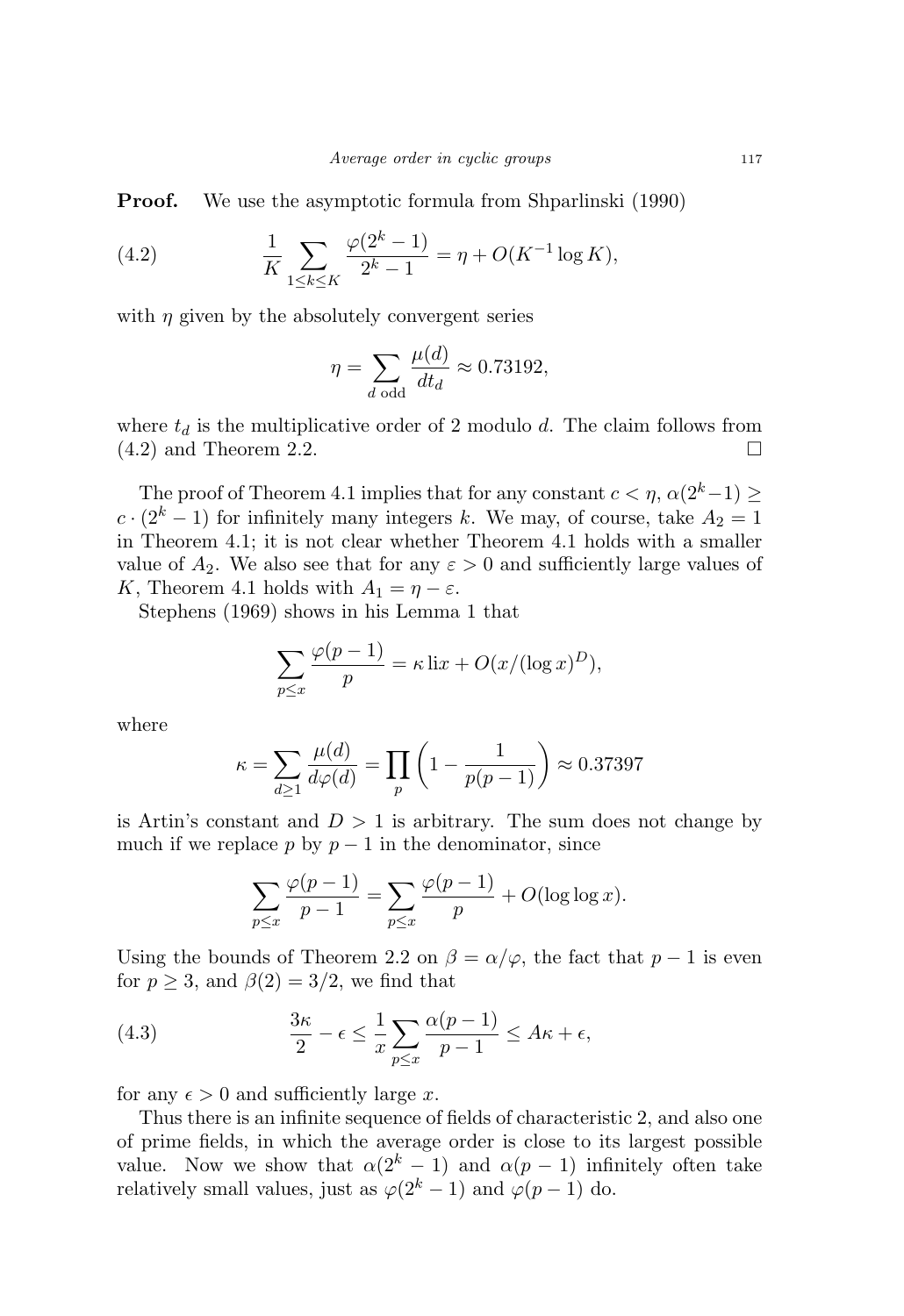**Theorem 4.4.** For infinitely many integers  $k \geq 3$  and for infinitely many primes p, we have

$$
\frac{\alpha(2^k - 1)}{2^k - 1} = O\left(\frac{1}{\log \log k}\right) \quad \text{and} \quad \frac{\alpha(p - 1)}{p - 1} = O\left(\frac{1}{\log \log p}\right).
$$

**Proof.** Let  $p_i$  denote the *i*th prime. For an integer  $r \geq 1$ , we put

 $k_r = (p_2 - 1) \cdots (p_r - 1)$  and  $m_r = p_2 \cdots p_r = n_r/2$ .

Then  $m_r$  divides  $2^{k_r} - 1$ , and therefore

$$
\alpha\left(2^{k_r}-1\right) < A \cdot \varphi\left(2^{k_r}-1\right) \leq \frac{A \cdot (2^{k_r}-1) \varphi(m_r)}{m_r}.
$$

Using the bound

$$
\varphi(m_r) = O\left(\frac{m_r}{\log(\log m_r + 1)}\right)
$$

(see Hardy & Wright (1962), Theorem 328) and  $k_r < m_r$ , we obtain the first statement.

To prove the second bound, we select  $q_r$  as the smallest prime number in the arithmetic progression 1 mod  $m_r$ . Then

$$
\alpha(q_r - 1) < A \cdot \varphi(q_r - 1) \le \frac{A \cdot (q_r - 1)\varphi(m_r)}{m_r} = O\left(\frac{q_r}{\log(\log m_r + 1)}\right).
$$

From Linnik's Theorem on the smallest prime number in an arithmetic progression, we have  $\log q_r = O(\log m_r)$ , and the result follows.

In particular,

$$
\liminf_{k \to \infty} \alpha (2^{k} - 1) / (2^{k} - 1) = \liminf_{q \text{ prime}} \alpha (q - 1) / (q - 1) = 0.
$$

**Open Question.** Obtain analogs of (4.2) and (4.3) for the sums

$$
\sum_{1\leq k\leq K} \frac{\alpha(2^k-1)}{2^k-1}, \qquad \sum_{1\leq k\leq K} \beta(2^k-1), \qquad \sum_{p\leq K} \frac{\alpha(p-1)}{p-1}, \qquad \sum_{p\leq K} \beta(p-1).
$$

In the above we considered only  $\alpha(2^k-1)$ . Similar results also hold for  $\alpha(p^k-1)$  for any fixed p and growing k.

The convergence to zero of  $\alpha(q_r-1)/(q_r-1)$  as above seems rather slow. For the largest known "primorial prime"  $q = n_{33237} + 1$ , where as before  $n_k$  is the product of the first k primes (see Caldwell & Gallot 2000), with 169 966 digits and the largest prime factor  $p_{33\,237} = 392\,113$  of  $q - 1$ , we have  $\alpha(q-1)/(q-1) \approx 0.0847$ . Also,  $\beta(q-1) \approx 1.94359608$  is close to A.

Concerning lower bounds for  $\beta$ , the situation is quite different between characteristic 2 and odd characteristic.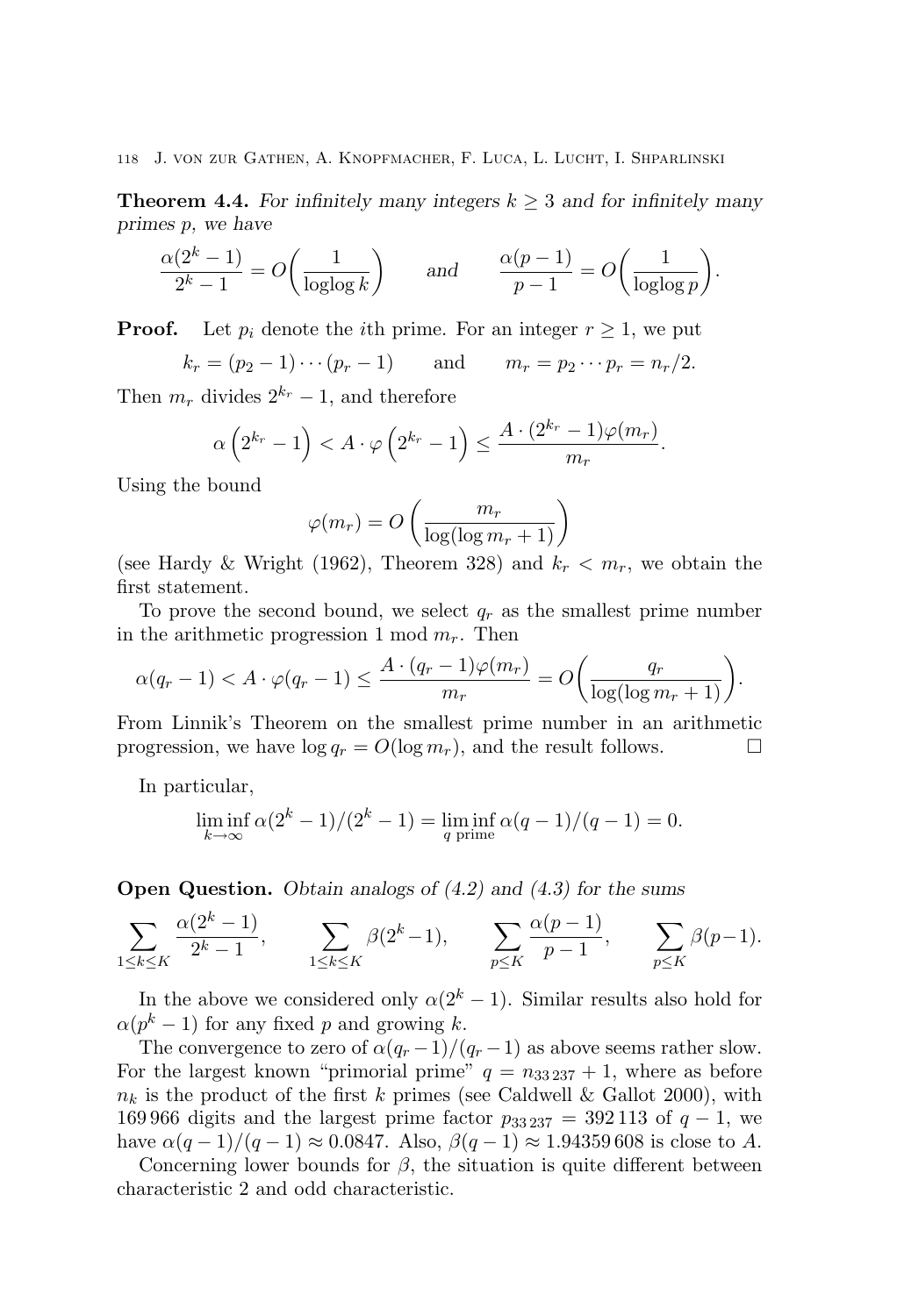In a finite field  $\mathbb{F}_{2^k}$  of characteristic 2, the group of units is cyclic with  $2^k - 1$  elements. For a Mersenne prime  $M_k = 2^k - 1$ , we have  $\beta(M_k) =$  $1 + (M_k^2 - M_k)^{-1}$ . If there are infinitely many of them, then lim inf  $\beta (2^k -$ 1) = 1. For the current world record  $k = 6972593$  (see Chris Caldwell's web site http://www.utm.edu/research/primes), we have  $\beta(M_k) \approx 1 +$  $0.52 \cdot 10^{-41\,97919}.$ 

For a field  $\mathbb{F}_q$  of odd characteristic, 2 divides  $q-1 = \#\mathbb{F}_q^{\times}$  and thus  $\beta(q-1) > 4/3$ , by Lemma 2.1. For a prime  $q = m2^k + 1$  with m odd, we have

$$
\beta(q-1) = \frac{4}{3} \left( 1 + \frac{1}{2^{2k+1}} \right) \cdot \beta(m).
$$

As an example, with the prime  $m = 10^{500} + 961$  and  $k = 3103$ , q is indeed prime (Keller 2000), and

$$
\beta(q-1) \approx \frac{4}{3} (1 + 10^{-1000}).
$$

We now prove the limits indicated by these experimental results.

#### Theorem 4.5. We have

- (i)  $\liminf \beta(p-1) = 4/3$ , p prime
- (ii)  $\limsup \beta(p-1) = A$ , p prime
- (iii)  $\liminf_{k \to \infty} \beta(2^k 1) = 1.$

**Proof.** To show that the limit in (i) is at least  $4/3$ , we notice that if  $p > 3$ , then  $p - 1 = 2<sup>k</sup>m$  with some  $k > 1$  and some odd integer m, and therefore

$$
\beta(p-1) = \beta(2^k m) = \frac{4}{3} \left( 1 + \frac{1}{2^{2k+1}} \right) \beta(m) > \frac{4}{3}.
$$

For the equality in (i), we use a theorem of Chen (see Chen (1973), or Lemma 1.2 in Ford (1999), or Chapter 11 of Halberstam & Richert (1974)) which says that for each even natural number n there exists  $x_0$  such that for every  $x \ge x_0$  there exists a prime number  $p \in (x/2, x]$  with  $p \equiv 1 \mod n$ such that  $(p-1)/n$  has at most two prime factors, and each of them exceeds  $x^{1/10}$ .

We now choose a positive integer  $k$  and apply Chen's Theorem with  $n = 2<sup>k</sup>$  to conclude that there exist infinitely many prime numbers p such that  $p-1 = 2<sup>k</sup>m$ , where m has at most two prime factors, and each of them exceeds  $p^{1/10}$ . For such prime numbers p, we have

$$
\beta(p-1) = \beta(2^k m) = \beta(2^k)\beta(m) = \frac{4}{3}\left(1 + \frac{1}{2^{2k+1}}\right)\beta(m).
$$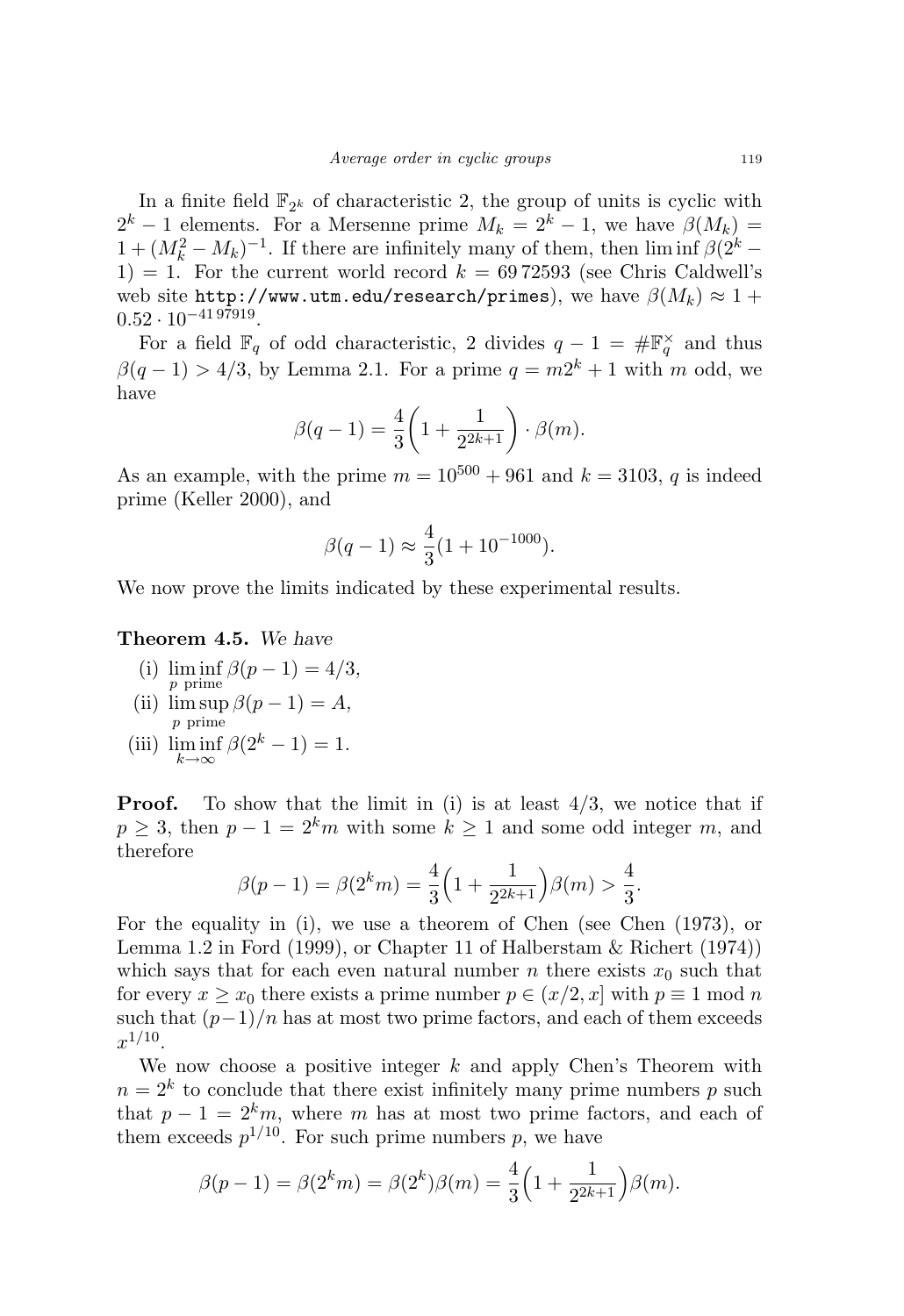If  $m$  is prime, then

$$
\beta(m) = 1 + \frac{1}{m(m-1)},
$$

if  $m = r^2$  is a square of a prime, we have

$$
\beta(m) = 1 + \frac{r^3 + 1}{r^3(r^2 - 1)},
$$

while if  $m = rs$  is a product of two distinct primes, then

$$
\beta(m) = \left(1 + \frac{1}{r(r-1)}\right)\left(1 + \frac{1}{s(s-1)}\right),\,
$$

by Lemma 1. At any rate, with  $k$  fixed and  $p$  tending to infinity through prime numbers of the above form, we get that the number  $\frac{4}{3}$  $\left(1 + \frac{1}{2^{2k}}\right)$  $\frac{1}{2^{2k+1}}$ is a cluster point for the set  $B = \{ \beta(p-1) : p \text{ prime} \}.$  Since this is true for all positive integers  $k$ , we get that  $4/3$  is also a cluster point for  $B$ , which takes care of (i).

For (ii), Theorem 1 says that the limit in (ii) is at most  $A$ . To show equality, we let  $x$  be a large positive real number, write

$$
P_x = \prod_{p \le x} p,
$$

and let  $q_x$  be the smallest prime number in the arithmetic progression  $P_x + 1 \mod P_x^2$ , which exists by Dirichlet's Theorem, since  $P_x + 1$  is coprime to  $P_x^2$ . We have  $q_x - 1 \equiv P_x \mod P_x^2$  and may write

$$
q_x - 1 = P_x m_x,
$$

where each prime factor of  $m_x$  is larger than x. Thus

(4.6) 
$$
\beta(q_x - 1) = \beta(P_x)\beta(m_x) = \prod_{p \le x} \left(1 + \frac{1}{p(p-1)}\right) \cdot \beta(m_x),
$$

$$
\frac{\beta(q_x - 1)}{A} = \beta(m_x) \cdot \prod_{p > x} \left(1 + \frac{1}{p(p-1)}\right)^{-1}.
$$

We now consider the prime factorization

$$
m_x = p_1^{e_1} \cdots p_k^{e_k}
$$

of  $m_x$ , where  $p_1, \ldots, p_k > x$  are distinct primes and  $e_1, \ldots, e_k$  are positive integers. Then

$$
(4.7) \quad 1 < \beta(m_x) \le \prod_{1 \le i \le k} \beta(p_i) = \prod_{1 \le i \le k} \left( 1 + \frac{1}{p_i(p_i - 1)} \right) \\ < \prod_{x < p} \left( 1 + \frac{1}{p(p - 1)} \right) < \exp\left( \sum_{x < p} \frac{1}{p(p - 1)} \right) = 1 + O(x^{-1}).
$$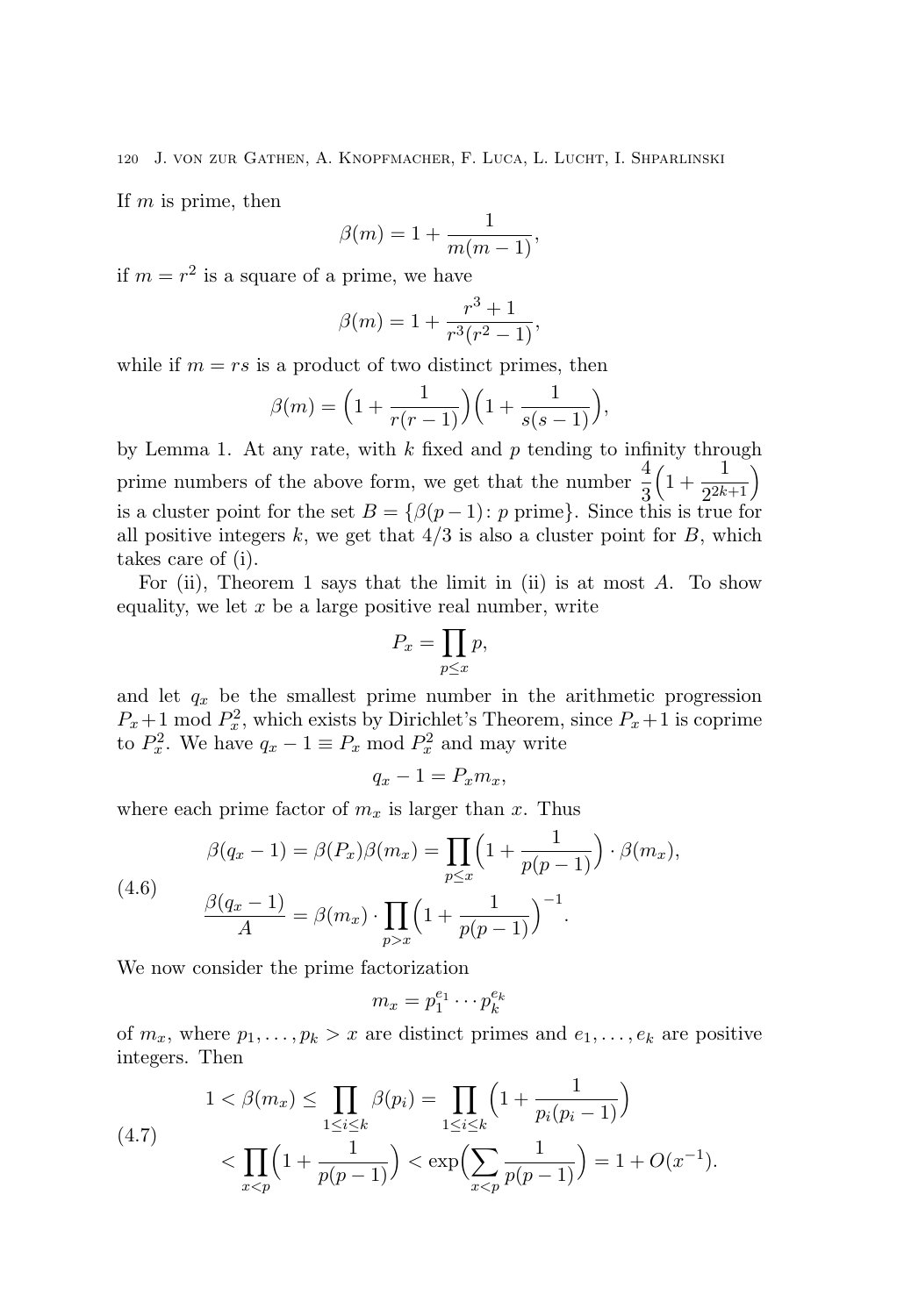Now  $(4.6)$  and  $(4.7)$  imply that

$$
\lim_{x \to \infty} \frac{\beta(q_x - 1)}{A} = 1,
$$

which takes care of (ii). To prove (iii), we show that

(4.8) 
$$
\lim_{p \text{ prime}} \beta(2^p - 1) = 1.
$$

If d and n are positive integers with d dividing n, then  $\varphi(d) \leq \varphi(n)$ . Hence

$$
1 < \beta(n) = \frac{1}{n} \sum_{d|n} d \frac{\varphi(d)}{\varphi(n)} \le \frac{1}{n} \sum_{d|n} d = \frac{\sigma(n)}{n} < \frac{n}{\varphi(n)}.
$$

Let  $p$  be any prime number and consider the prime factorization

$$
2^p-1=p_1^{e_1}\cdots p_k^{e_k}
$$

of  $2^p - 1$ . For any  $i \leq k$ , we have  $2^p \equiv 1 \mod p_i$ , so that the order of 2 modulo  $p_i$  divides  $p$ . Since  $p$  is prime, it equals this order, and hence  $p_i \equiv 1 \mod p$ . In particular,  $p_i > p$ , and therefore

$$
2^p > 2^p - 1 \ge p_1 \cdots p_k > p^k,
$$

so that  $k < p/\log_2 p$ . Thus

$$
1 < \beta(2^p - 1) < \frac{2^p - 1}{\varphi(2^p - 1)} = \prod_{i=1}^k \left(1 + \frac{1}{p_i - 1}\right)
$$
  
\$\leq \left(1 + \frac{1}{p}\right)^k < \exp\left(\frac{k}{p}\right) < \exp\left(\frac{1}{\log\_2 p}\right) = 1 + o(1),\$

which proves  $(4.8)$ .

#### Acknowledgements

We are grateful to Wilfrid Keller for help with large primes, to Helmut Prodinger for pointing out a reference, and to Karl-Heinz Indlekofer for useful discussions.

The first author thanks the John Knopfmacher Centre for Applicable Analysis and Number Theory for arranging his visit there during which most of this research was done.

#### References

T. M. Apostol (1976), Introduction to Analytic Number Theory. Springer-Verlag, New York.

P. T. BATEMAN (1972). The distribution of values of the Euler function. Acta Arithmetica 21, 329–345.

C. K. CALDWELL & Y. GALLOT (2000), Some results for  $n! \pm 1$  and  $2 \cdot 3 \cdot 5 \cdots p \pm 1$ . Preprint.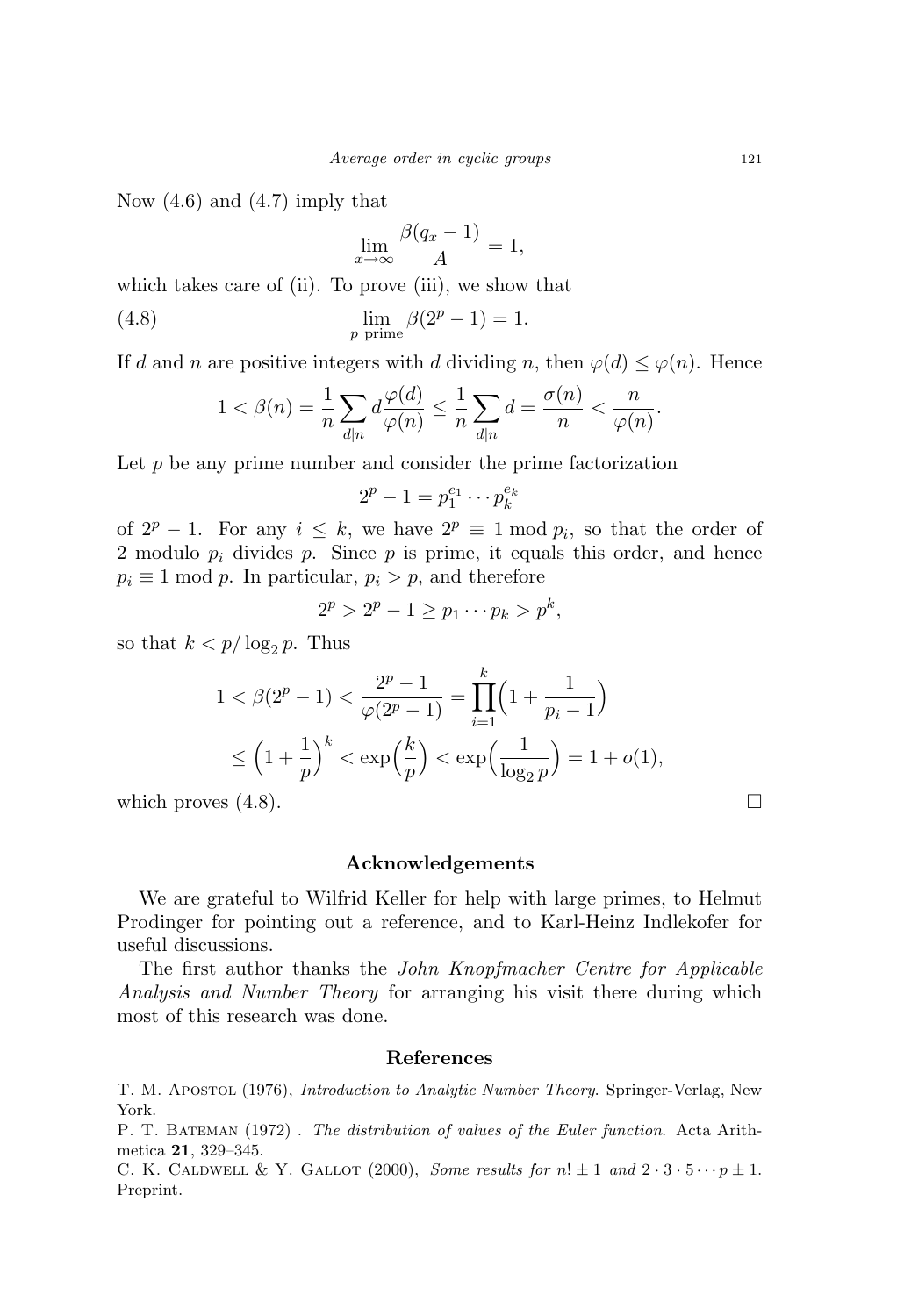J. R. Chen (1973), On the representation of a large even integer as a sum of a prime and a product of at most two primes. Scientia Sinica 16, 157–176.

P. D. T. A. ELLIOTT (1985), Arithmetic functions and integer products, volume 272 of Grundlehren der Mathematischen Wissenschaften. Springer-Verlag, New York.

K. FORD (1999), The number of solutions of  $\phi(x) = m$ . Annals of Mathematics 150, 1–29.

H. HALBERSTAM & H.E. RICHERT (1974), Sieve Methods. Academic Press.

G. H. HARDY & E. M. WRIGHT  $(1962)$ , An introduction to the theory of numbers. Clarendon Press, Oxford. 1st edition 1938.

K.-H. INDLEKOFER (1980), A mean-value theorem for multiplicative functions. Mathematische Zeitschrift 172, 255–271.

K.-H. INDLEKOFER (1981), Limiting distributions and mean-values of multiplicative arithmetical functions. Journal für die reine und angewandte Mathematik 328, 116– 127.

W. KELLER (2000). Private communication.

D. G. KENDALL & R. A. RANKIN (1947), On the number of Abelian groups of a given order. Quarterly Journal of Mathematics 18, 197–208.

J. KNOPFMACHER (1972), Arithmetical properties of finite rings and algebras, and ana $lytic number theory. II. Journal für die reine und angewandte Mathematik 254, 74–99.$ 

J. KNOPFMACHER (1973), A prime divisor function. Proceedings of the American Mathematical Society 40, 373–377.

J. KNOPFMACHER & J. N. RIDLEY (1974), Prime-Independent Arithmetical Functions. Annali di Matematica 101(4), 153–169.

W. LeVeque (1977), Fundamentals of Number Theory. Addison-Wesley.

H. L. MONTGOMERY (1970), Primes in arithmetic progressions. Michigan Mathematical Journal 17, 33–39.

H. L. MONTGOMERY (1987), fluctuations in the mean of Euler's phi function. Proceedings of the Indian Academy of Sciences (Mathematical Sciences) 97(1-3), 239–245.

A. G. POSTNIKOV (1988), *Introduction to analytic number theory*. Volume 68 of Translations of Mathematical Monographs. American Mathematical Society, Providence, RI.

H. RIESEL & R. C. VAUGHAN (1983), On sums of primes. Arkiv for Matematik  $21(1)$ , 46–74.

I. E. Shparlinski (1990), Some arithmetic properties of recurrence sequences. Matematicheskie Zametki 47(6), 124–131. (in Russian); English translation in Mathematical Notes 47, (1990), 612–617.

P. J. STEPHENS (1969), An Average Result for Artin's Conjecture. Mathematika 16(31), 178–188.

A. Walfisz (1963), Weylsche Exponentialsummen in der neueren Zahlentheorie. Number 15 in Mathematische Forschungsberichte. VEB Deutscher Verlag der Wissenschaften, Berlin.